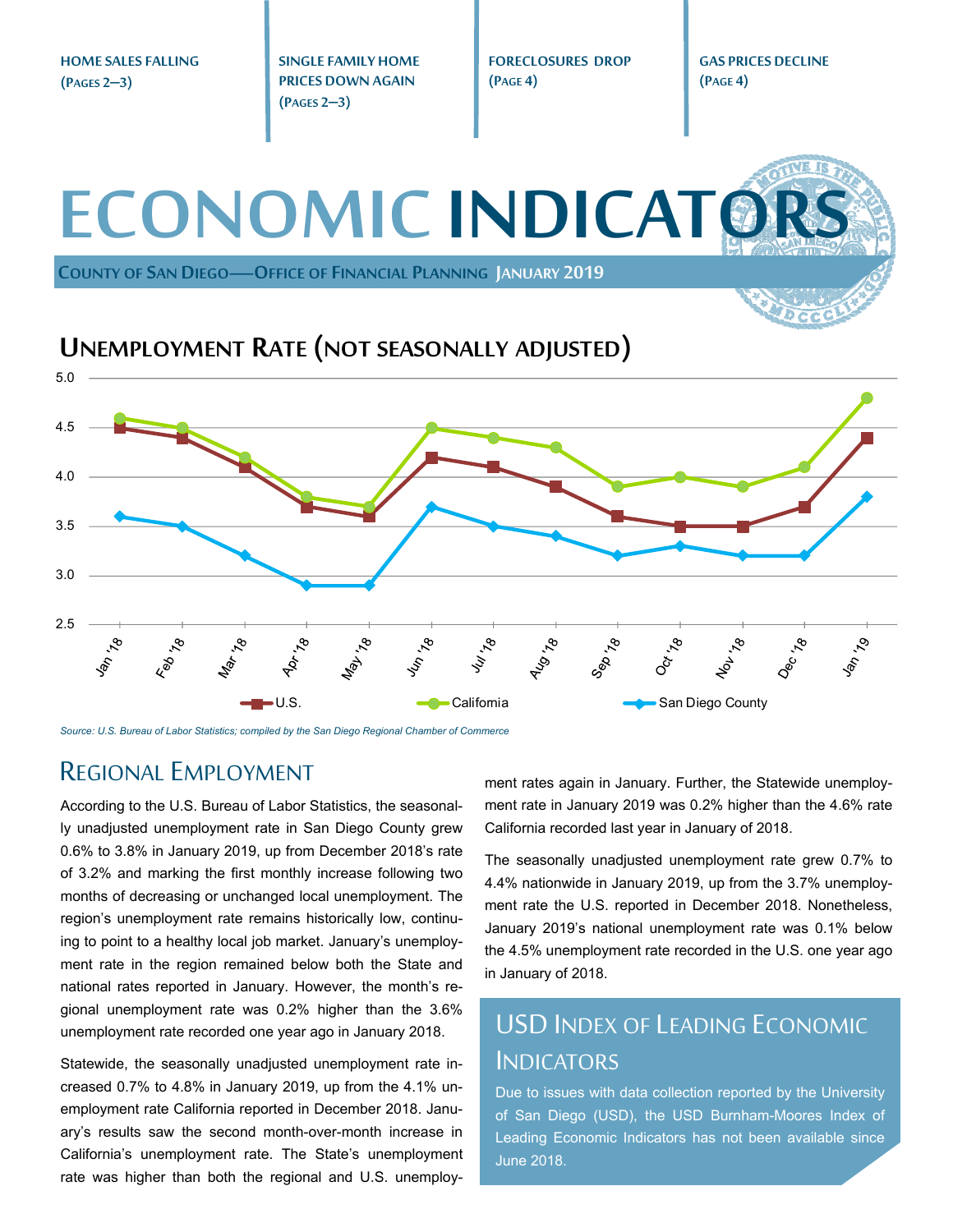



**AVERAGE NUMBER OF DAYS ON MARKET EXISTING SINGLE FAMILY HOME SALES**



**MEDIAN PRICE OF EXISTING SINGLE FAMILY HOME**



# HOUSING MARKET: EXISTING SINGLE FAMILY HOMES

In January 2019, the region's housing market reported 1,173 existing single family homes sold, a decrease of 20.7% from the 1,480 homes sold in December 2018. Sales in this market sector were down compared to one year ago, with a 13.2% decrease from the 1,352 single family homes sold in January of 2018.

On average, single family homes in the region were on the market for 42 days in January 2019, an increase of two days over December 2018's results. January 2019's average market time was an increase of 5 days from the 37-day market time seen one year prior in January of 2018.

In January 2019 the median price of an existing detached single family home declined 1.6% to \$615,000. January's median price was down from December 2018's price of \$625,000. Yet January 2019's reported median price grew 3.4% compared to one year ago in January of 2018 when the median price was \$595,000.

Overall growth in the region's single family home sector in January 2019 has been slowing since October 2018, with declining sales and median sales price, coupled with a growing market time.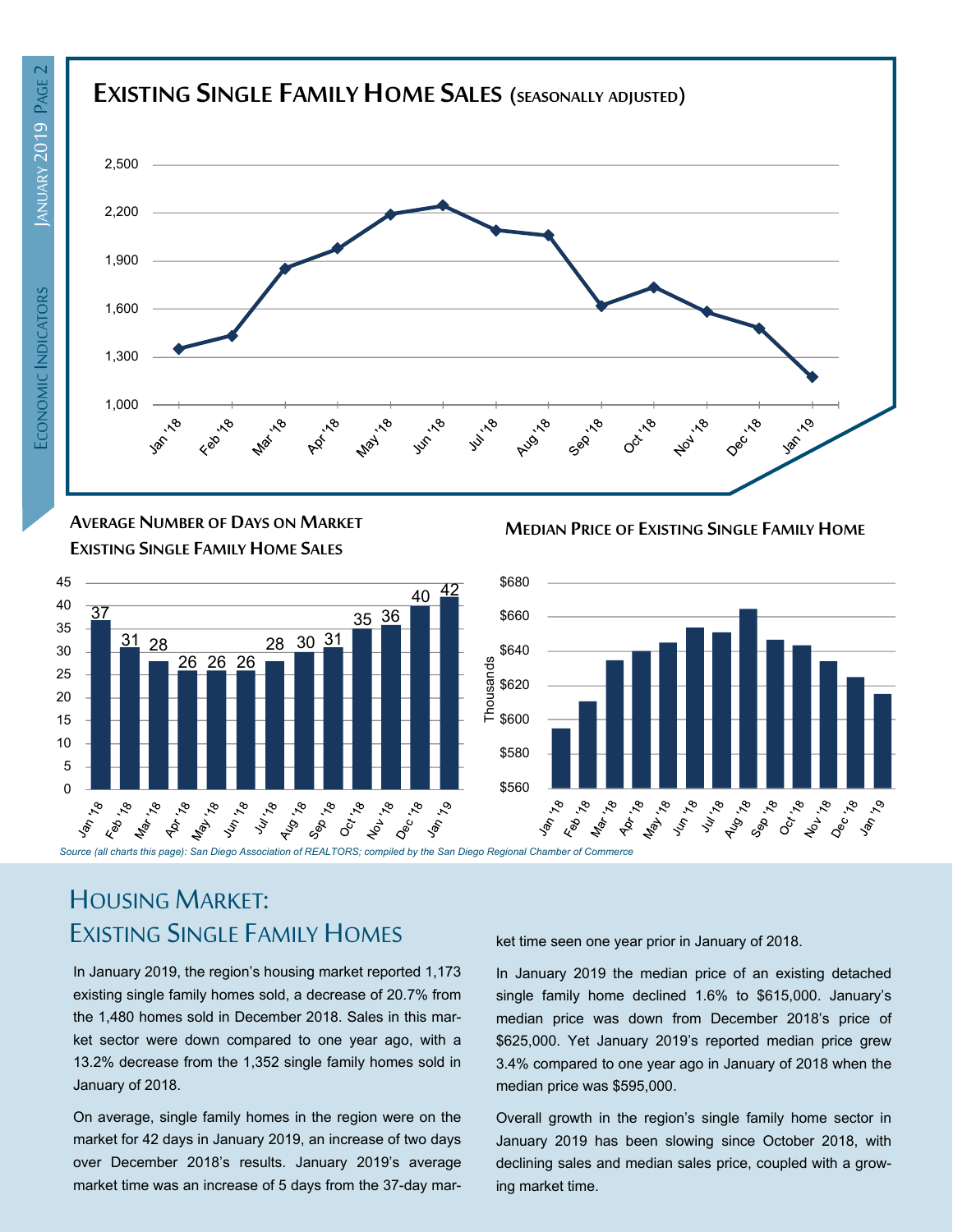



**MEDIAN PRICE OF EXISTING ATTACHED HOME AVERAGE NUMBER OF DAYS ON MARKET**



# HOUSING MARKET: EXISTING ATTACHED HOMES

The number of existing attached homes sold in San Diego County in January 2019 dropped 16.7% to 548, down from the 658 existing attached homes sold in December 2018. January's results also were down 26.1% from the 742 attached homes sold one year ago in January 2018.

On average, existing attached homes sold in San Diego County in January 2019 were on the market for 36 days, marking a 2-day decrease from the 38-day market time seen in December 2018. January 2019's results were 8 days

greater than the 28-day average market time seen in January of 2018.

In January 2019, the median price of an existing attached home in the region was effectively unchanged, increasing a slight 0.1% to \$415,000, up from December 2018's median price of \$414,500. January 2019's median price for attached homes was an increase of 2.2% from the median price of \$406,000 reported one year ago in January 2018.

Similar to the single family home sector, January's results appear to show slowing activity in the region's attached home sector in January, with sharply declining sales and sluggish gains in median home price, although the market time decreased modestly.